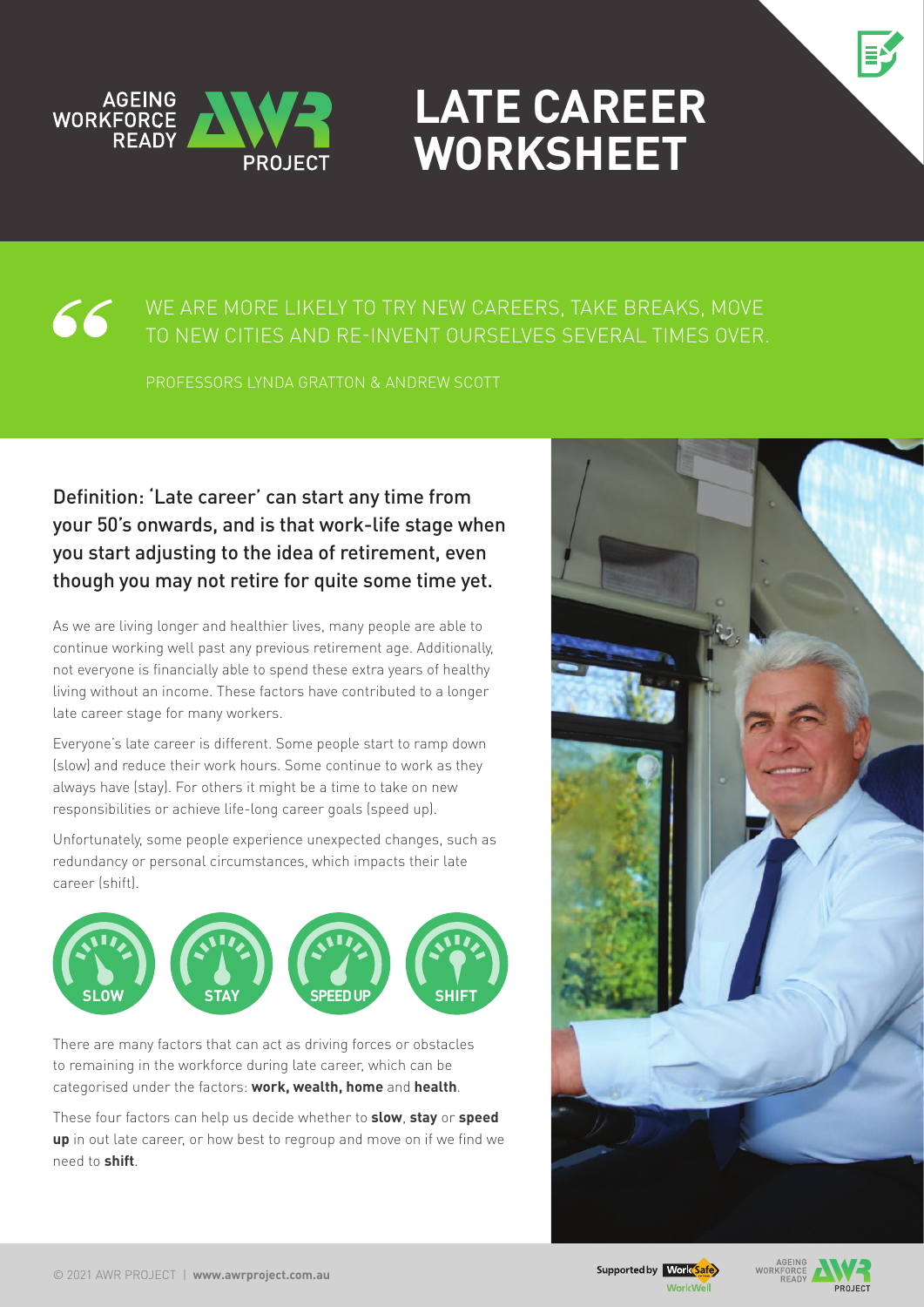# **Late Career Planning**

Late career planning is about taking time to reflect on your past achievements, current strengths, resources and barriers, and what you want from work and life. This framework and the questions on the following pages are a good place to start.



**TRANSITION** 



## **Late career wellbeing**

**Values:** What things are most important to you and give you purpose.

**Work:** How able and motivated you feel about your job.

**Wealth:** The extent to which your savings and superannuation are sufficient for you.

**Home:** The impact of a significant other as well as wider family and friendship groups.

**Health:** Whether your physical and mental health are being helped or hindered by work.

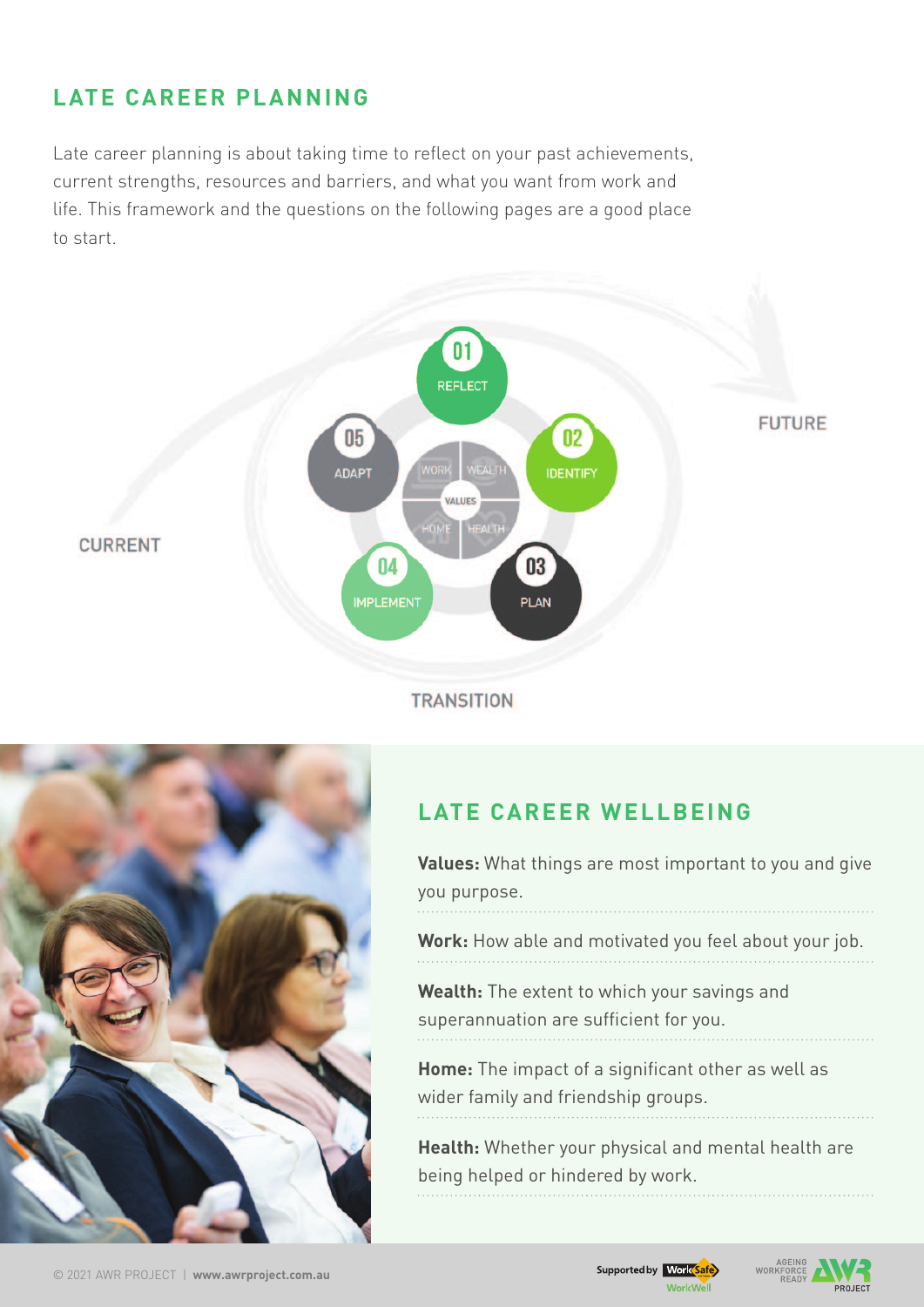## **Step 1: REFLECT**

- 1. What do I want to be remembered for at work and in life?
- 2. Is there anything I can teach others before I retire?
	- Mentoring others could be part of your work legacy. How can you share your wisdom and experience?
- 3. What assumptions am I making about retirement?
	- In this document we have challenged traditional views about work and retirement: what new possibilities do these ideas introduce for you at this life stage?
- 4. How do I want to spend my time now and in retirement? What can I do now to bridge that gap?
	- Common examples of retirement activities are joining a community group or club, volunteering, discovering new hobbies, study, spending time with family and friends, travelling.
	- People don't need to retire at a certain age, and may 'un-retire' and resume paid work sometime after they formally retire.
- 5. How much money do I need to save before I retire?
	- Different people will approach this differently but having some sort of plan is helpful for most people.
	- Make sure you are well informed and seek professional advice (see 'wealth' section for suggested resources).
- 6. What about my physical, cognitive, emotional and social needs, what do I want to achieve in these aspects of my life?
	- Wellbeing is about more than just work and money, consider what is important to you all multiple domains of life.

## **Step 2: IDENTIFY**

- 1. What more can I do to look after myself, both physically and mentally?
	- • Achieving your retirement goals may be more difficult if you're not healthy. If you're not happy with your health, what's stopping you doing more to look after yourself?
- 2. If there's a significant other in my life, what are their thoughts about late career and retirement?
	- • A partner or significant other can be both a resource and a barrier to a fulfilling retirement. It's important not to make assumptions and talk with them about their hopes and dreams (if you haven't already).
- 3. What might my network of friends look like after I retire?
	- Not only do friends provide social support, but they are also important to your health and wellbeing. How can you create friendships during late career that will carry on into retirement?
- 4. If I want to keep working for now how can I make it happen?
	- • Consider whether you need reasonable work adjustments to accommodate any physical or cognitive decline you're experiencing: options might include flexible work, small changes to your responsibilities, or access to physical aides that enable you to continue working.
- 5. What have I learned from my experiences? To what extent am I open to more growth and learning?
	- • A lot will change as you transition through late career into retirement. Reflecting on past transitions and what worked and didn't work can help.
	- • Being curious about the future, and open to more experiences and learning new things can help with your transition.

Write your reflections here